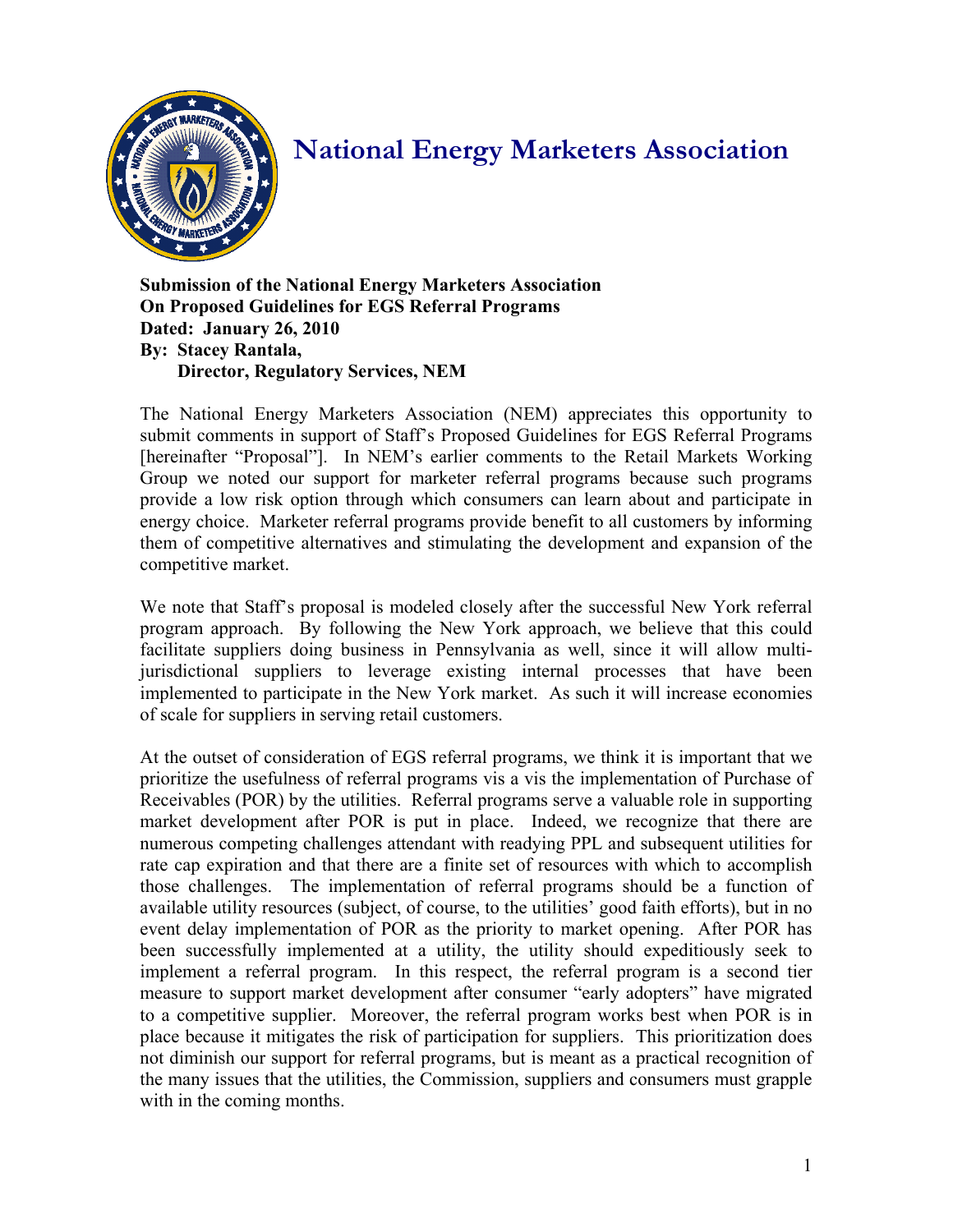Overall, we believe that Staff's Proposal is an excellent, comprehensive blueprint for implementing EGS referral programs. We offer the following comments as points of clarification to provide increased certainty to participating suppliers, consumers and utilities as well as to promote the overall usefulness of and participation in the program. Our points of clarification will follow the ordering used in the Proposal.

**Selection of an EGS (Proposal para. 2)** – NEM agrees with the methods set forth in paragraph 2 for a customer to either specifically select an EGS or to be assigned to a participating EGS in the program on a rotating basis. NEM would like to clarify that in the case that a customer does not affirmatively select an EGS, that the utility service representative should not read a list of potential suppliers to the customer from which the customer would choose. Customers who do not affirmatively mention a desired EGS should be assigned on a rotating basis. This should streamline the enrollment process from the utility perspective.

**Enrollment (Proposal para. 4)** - NEM requests clarification of certain language used in paragraph 4 of the Proposal that is discretionary ("may"), but that we suggest should more properly be mandatory ("shall"). Paragraph 4 as currently written states that utilities "may accomplish enrollment through a telephonic process" and "[u]tilities may also accomplish this enrollment via a dedicated webpage to the referral program." (emphasis added). NEM requests that the language be changed to the mandatory "shall" to make clear that the utilities must use a telephonic process for referral program enrollment, and will additionally use a web-based process to supplement the telephonic process. We are concerned that the Proposal as drafted could be interpreted to reserve a choice to the utility not to utilize a telephonic enrollment process for referral programs.

**The Introductory Period (Proposal para. 5)** – As set forth in the Proposal, customers would be eligible to participate in the referral program once every three years. NEM notes that this is a departure from the design of referral programs in New York, which limit a consumer to participating in the program one time. This one time limitation is consistent with the purpose of referral programs – namely, to introduce consumers to choice. Once that purpose has been accomplished, we are concerned that allowing a consumer to participate in the program on multiple occasions has the potential to lead to gaming and would additionally entail use of some type of tracking to ensure the three year limitation is adhered to by the consumer. For these reasons, we recommend that a one-time limitation to participation is appropriate.

**Website (Proposal para. 9)** - This paragraph as drafted describes the information that would be set forth in dedicated referral program webpages. This would include the "post-introductory period rate offerings for each EGS." NEM questions whether this information should be listed. EGSs are not currently required to report their products in this fashion and creating such a significant regulatory reporting burden attendant with the implementation of the referral program is unwarranted. Indeed, the referral program is premised on the simplicity of a uniform 7% introductory discount from the utility rate, and this is the salient information for participating consumers.